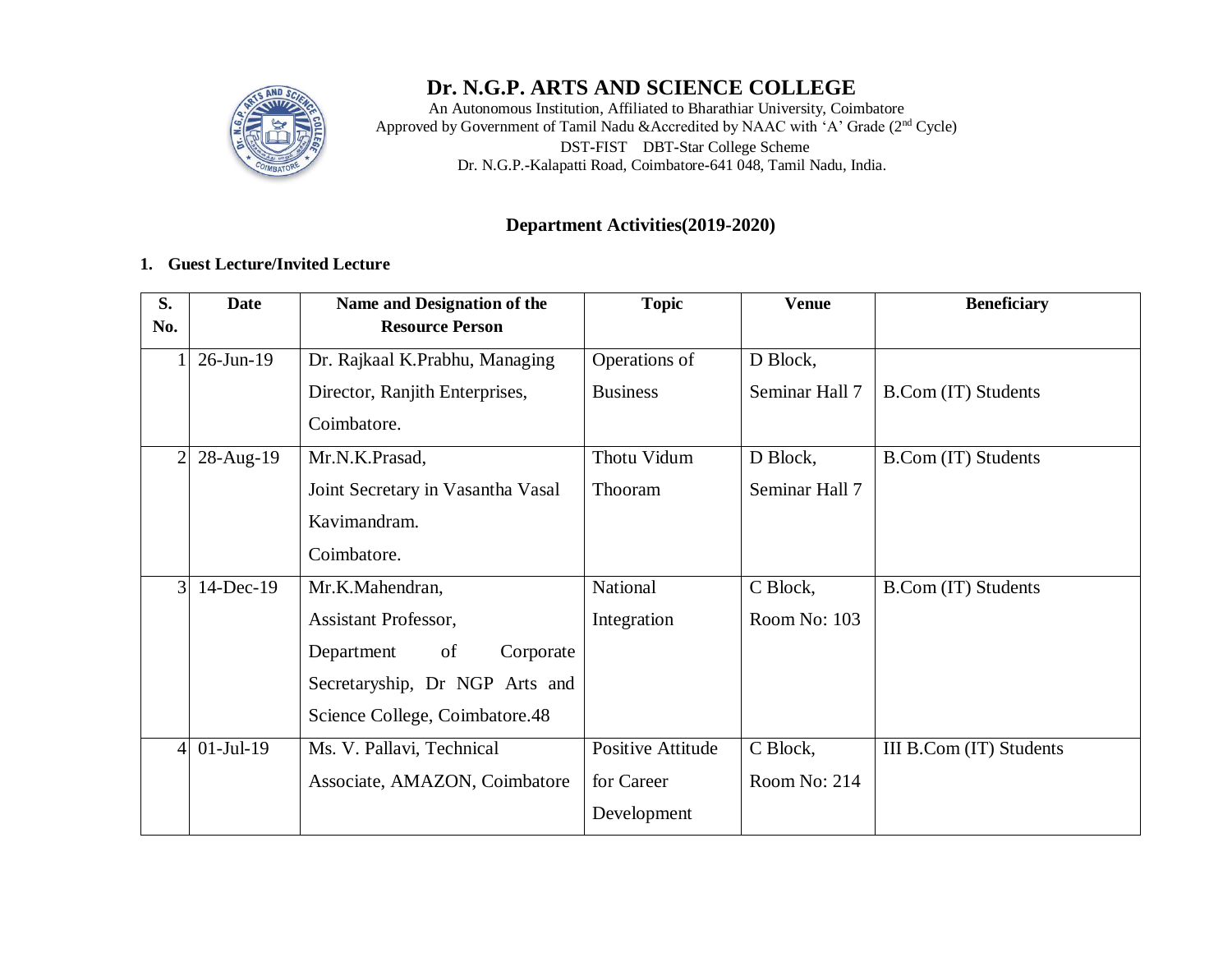| 5.             | 16-Aug-19   | Mr.M.Sarathy, Ms.V.Swathy,<br>Ms.R.Nivitha,<br>Associate Trainee,<br>Project Management Office(PMO),                                             | Carreer<br>Opportunities in<br>IT sector | C Block,<br>Room No: 214 | III B.Com (IT) Students |
|----------------|-------------|--------------------------------------------------------------------------------------------------------------------------------------------------|------------------------------------------|--------------------------|-------------------------|
|                |             | TCS, Chennai                                                                                                                                     |                                          |                          |                         |
| 6 <sup>1</sup> | 26-Aug-19   | Mr.K.Kishan,                                                                                                                                     | Self Confidence                          | C Block,                 | III B.Com (IT) Students |
|                |             | Entrepreneur at Omkar Traders,<br>Bangalore.                                                                                                     | and Fearless Life                        | Room No: 214             |                         |
| 7              | $12-Sep-19$ | Dr.D.Parasakthi,<br>Head of the Department of<br>Corporate Secretaryship(CA),<br>Dr.N.G.P Arts and Science<br>College, Coimbatore.               | <b>Block Chain</b><br>Technology         | C Block,<br>Room No: 103 | III B.Com (IT) Students |
| 8              | 13-Sep-19   | Dr.R.Sakthi Prasad,<br>Assitance Professor,<br>Department of Commerce with<br><b>BPS</b><br>Dr.N.G.P Arts and Science<br>College,<br>Coimbatore. | Corporate<br>Etiquettes                  | C Block,<br>Room No: 102 | III B.Com (IT) Students |

# **2. Seminar /Workshop Conferences organized**

| S. No. | Date           | <b>Nature of the Event</b><br>(Conference/<br>Seminar/Workshop) | Number of<br><b>External</b><br><b>Participants</b> | Title of the<br>Event             | Name $\&$<br><b>Designation</b><br>of the<br><b>Speakers</b> | Name $\&$<br><b>Affiliation</b><br>Chair $\&$<br>Co-chair | <b>Funding</b><br>Agency | <b>Total</b><br><b>Funding</b> |
|--------|----------------|-----------------------------------------------------------------|-----------------------------------------------------|-----------------------------------|--------------------------------------------------------------|-----------------------------------------------------------|--------------------------|--------------------------------|
|        | $27 -$<br>Feb- | <b>National Conference</b>                                      | 158                                                 | <b>MODERN</b><br><b>BUSINESS-</b> | Mr. Wonder<br>Joky                                           | Dr.S.Mohan,<br>Professor and                              | NIL <sup></sup>          |                                |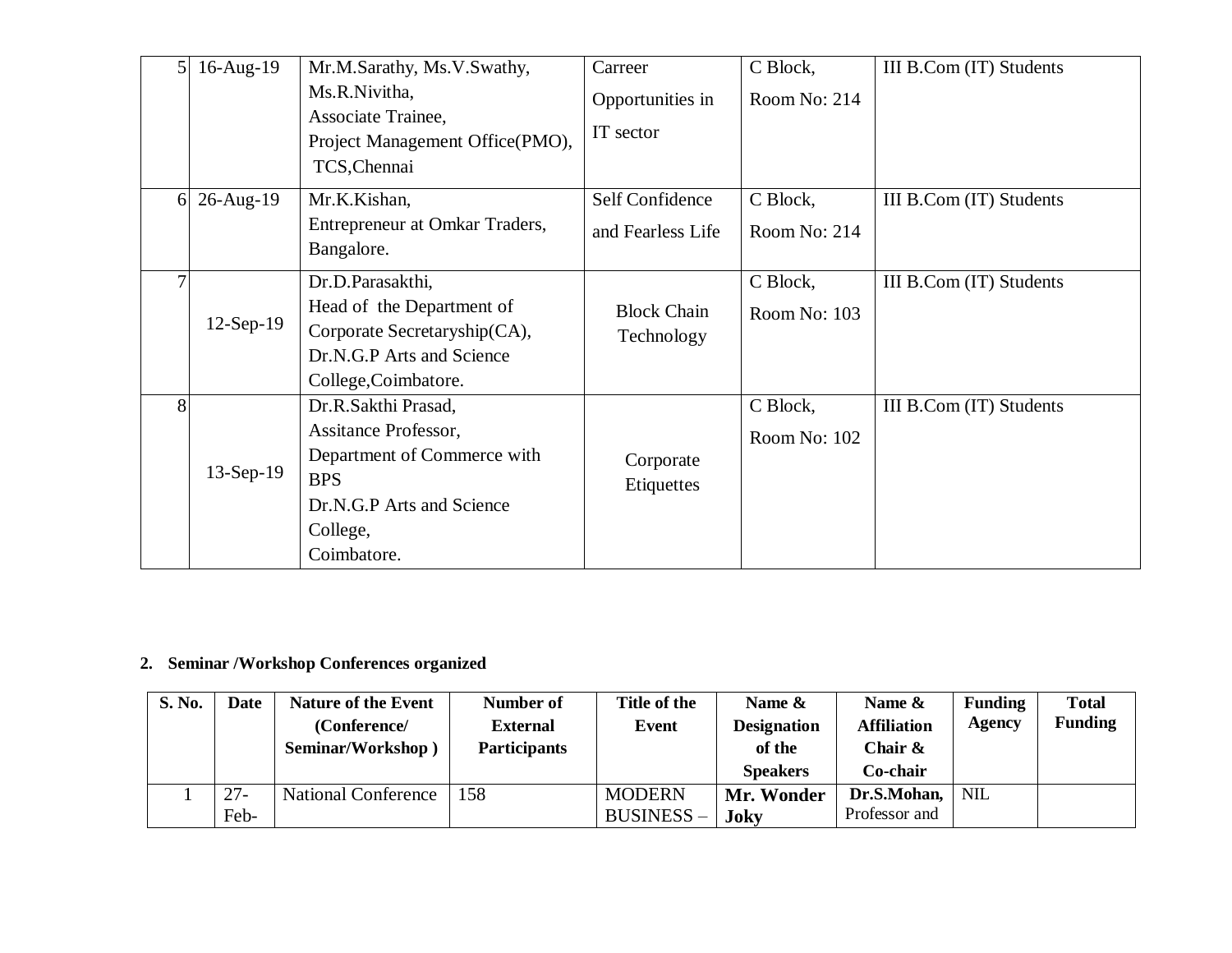| $\overline{20}$ |  | <b>OPPORTUN</b>  | Vice            | Head          |  |
|-----------------|--|------------------|-----------------|---------------|--|
|                 |  | <b>ITIES AND</b> | President.      | Department of |  |
|                 |  | <b>CHALLENG</b>  |                 | Management,   |  |
|                 |  |                  | Operations at   | Dr.N.G.P Arts |  |
|                 |  | ES               | <b>CIEL HR</b>  | and science   |  |
|                 |  | (CMBOC.          | Coimbatore      | college,      |  |
|                 |  | 2020)            | Area, India.    | Coimbatore.   |  |
|                 |  |                  |                 |               |  |
|                 |  |                  | Mr. K. V.       | Dr.D.Parasa   |  |
|                 |  |                  | <b>Sathish</b>  | kthi,         |  |
|                 |  |                  | Phoenix         | Professor and |  |
|                 |  |                  | <b>Mills</b>    | Head          |  |
|                 |  |                  | (Residential    | Department of |  |
|                 |  |                  | division),      | commerce      |  |
|                 |  |                  | Marketing       | with          |  |
|                 |  |                  |                 | (CS)(CA),     |  |
|                 |  |                  | and Strategy    | Dr.N.G.P Arts |  |
|                 |  |                  | Group.,         | and science   |  |
|                 |  |                  | India and       | college,      |  |
|                 |  |                  | Asia Pacific.   | Coimbatore.   |  |
|                 |  |                  |                 |               |  |
|                 |  |                  | Dr. S.          | Dr.K.Vanaja,  |  |
|                 |  |                  | <b>Deepansa</b> | Professor and |  |
|                 |  |                  | Senior          | Head,         |  |
|                 |  |                  | Manager,        | Department of |  |
|                 |  |                  | Indian          | commerce      |  |
|                 |  |                  | Overseas        | with (PA),    |  |
|                 |  |                  | <b>Bank</b>     | Dr.N.G.P Arts |  |
|                 |  |                  |                 | and science   |  |
|                 |  |                  | Perundurai,     | college,      |  |
|                 |  |                  | Erode.          | Coimbatore.   |  |
|                 |  |                  |                 |               |  |
|                 |  |                  |                 | Dr.S.Mohan    |  |
|                 |  |                  |                 | Raj           |  |
|                 |  |                  |                 | Assistant     |  |
|                 |  |                  |                 | Professor and |  |
|                 |  |                  |                 | Head,         |  |
|                 |  |                  |                 | Department of |  |
|                 |  |                  |                 | commerce      |  |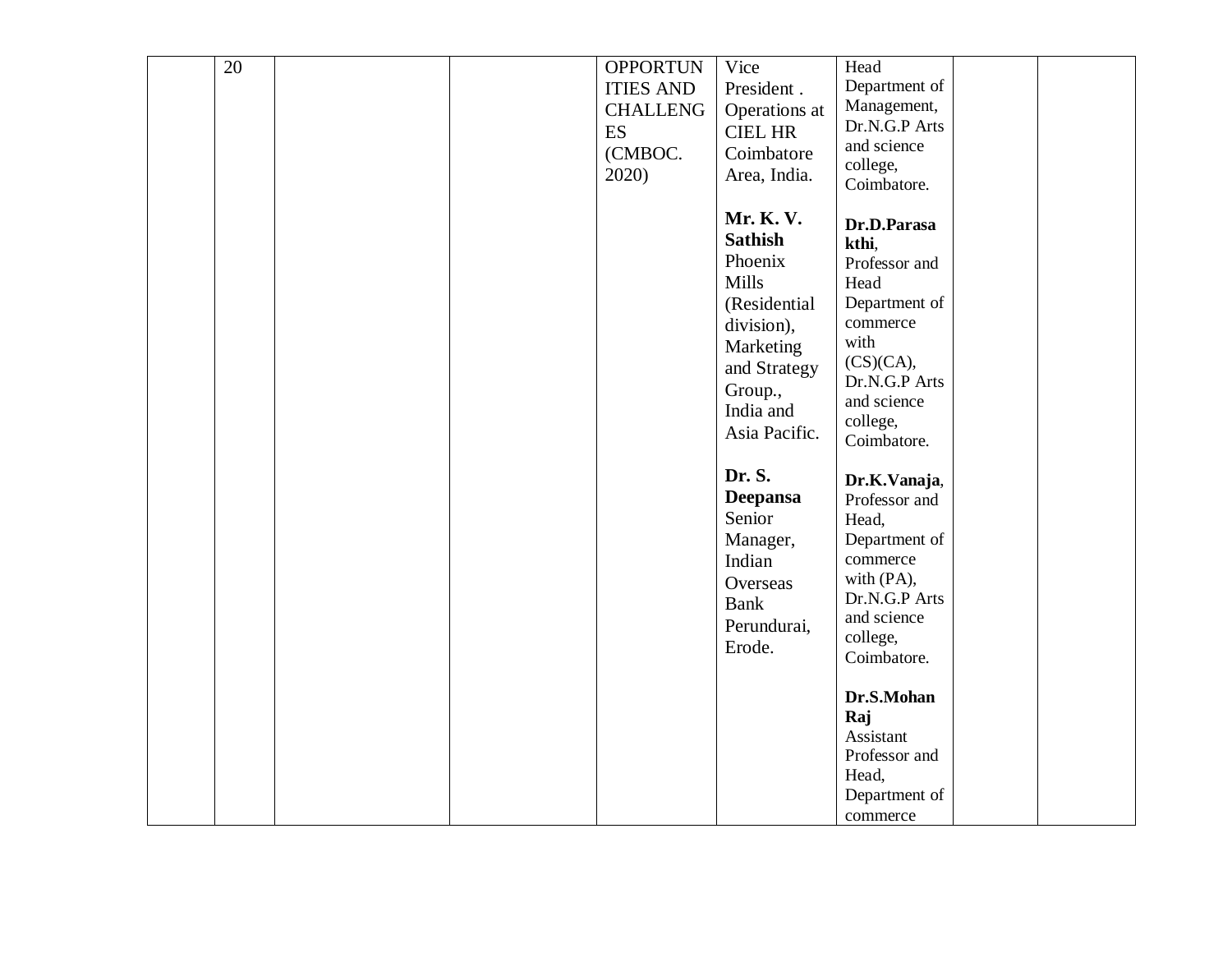|  |  | with IB,<br>Dr.N.G.P Arts<br>and science<br>college,<br>Coimbatore |  |
|--|--|--------------------------------------------------------------------|--|
|  |  |                                                                    |  |

#### **3. Extension Activities**

| S. No. | <b>Date</b>      | <b>Nature of the extension</b>                       | <b>Place</b>                              | <b>Students involved</b> |
|--------|------------------|------------------------------------------------------|-------------------------------------------|--------------------------|
|        |                  |                                                      |                                           |                          |
|        | $27 -$ Jul-19    | <b>Plastic Awareness</b>                             | Kalapatti                                 | $III-B.Com(IT)$          |
| 2      | $27 -$ Jul $-19$ | <b>Offerings to Orphanage</b>                        | Aravanaikum<br>Illam<br>Anbu<br>Peelamedu | $II-B.Com(T)$            |
| 3      | $07-Sep-19$      | Awareness About Scarcity Of Water And<br>Electricity | Thadagam                                  | $III-B.Com(IT)$          |
| 4      | $14$ -Dec-19     | <b>Cyber Crime</b>                                   | Kalapatti                                 | $II - B$ . $Com(T)$      |
| 5      | $08$ -Jan-20     | <b>Tree Plantation</b>                               | Kalapatti                                 | $II - B$ . $Com(T)$      |

#### **4. Awards and Prizes for Staff**

| S. No. | <b>Name of the Staff</b> | <b>Name of the Award</b>  | <b>Awarded by</b>       | <b>Cash Prize</b> | <b>Date</b>  |
|--------|--------------------------|---------------------------|-------------------------|-------------------|--------------|
|        |                          |                           |                         | (If any)          |              |
|        | Dr.N.Sathya              | Best Ph.D Thesis          | Dr.NGPASC Nalla         |                   | 27-Feb-20    |
|        |                          |                           | <b>Gounder Research</b> |                   |              |
|        |                          |                           | and Innovation          |                   |              |
|        |                          |                           | Awards                  |                   |              |
| 2      | Dr.N.Sathya              | Ph.D Awardee              | Dr.NGPASC Nalla         |                   | $27$ -Feb-20 |
|        |                          |                           | <b>Gounder Research</b> |                   |              |
|        |                          |                           | and Innovation          |                   |              |
|        |                          |                           | Awards                  |                   |              |
| 3      | Dr.J.Lilly               | <b>Best Teacher Award</b> | Dr.NGP Arts and         |                   | 26-Feb-20    |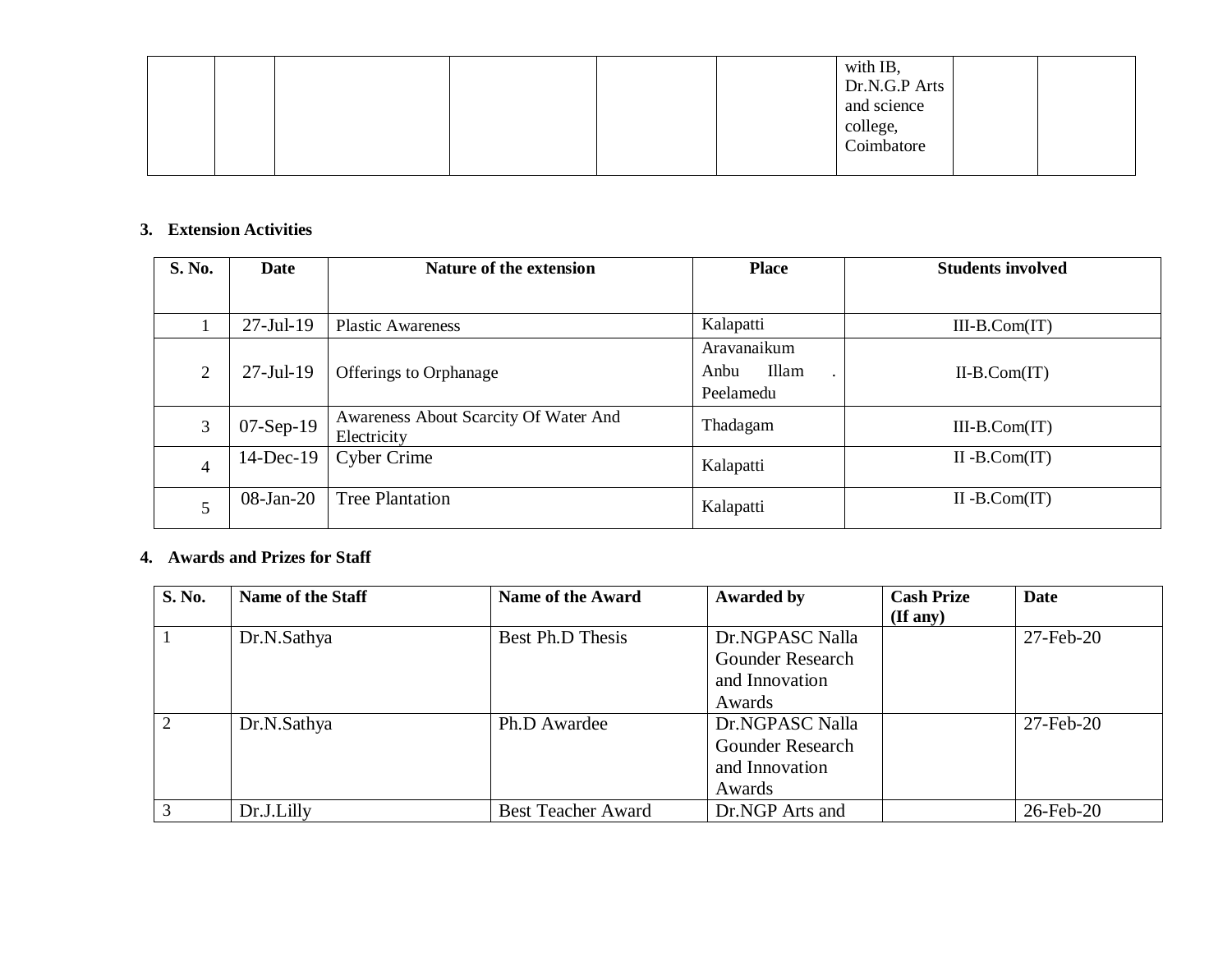|    |                  |                        | Science College |                 |
|----|------------------|------------------------|-----------------|-----------------|
|    | Dr.J.Lilly       | Minor Research Project | Dr.NGP Arts and | $26$ -Feb- $20$ |
|    |                  |                        | Science College |                 |
|    | Mr.S.Dineshkumar | Best Mentor Award 2020 | Dr.NGP Arts and | 26-Feb-20       |
|    |                  |                        | Science College |                 |
| -6 | Mrs.D.Malarvizhi | Best Mentor Award 2020 | Dr.NGP Arts and | 26-Feb-20       |
|    |                  |                        | Science College |                 |
|    |                  |                        |                 |                 |

## **5. Staff Publication**

| $\overline{\mathbf{S}}$ . | <b>Name of the Faculty</b> | <b>Title</b>  | <b>Journal Name</b>            | <b>ISSN/ISBN No.</b>       | <b>Impact</b> | SCI/WoS/U        |
|---------------------------|----------------------------|---------------|--------------------------------|----------------------------|---------------|------------------|
| No.                       |                            |               |                                | Date of publishing         | <b>Factor</b> | <b>GC/SSCI/S</b> |
|                           |                            |               |                                | Vol. No.                   |               | copus            |
|                           | Mrs.L.Priya                | Green         | <b>Indian Journal Applied</b>  | 2249-555X, June 2019, Vol- |               | <b>UGC</b>       |
|                           |                            | marketing on  | Research                       | $9$ , Issue-No-6           |               |                  |
|                           |                            | customer      |                                |                            |               |                  |
|                           |                            | satisfaction  |                                |                            |               |                  |
|                           |                            | and           |                                |                            |               |                  |
|                           |                            | environmenta  |                                |                            |               |                  |
|                           |                            |               |                                |                            |               |                  |
|                           |                            | Safety.       |                                |                            |               |                  |
|                           |                            |               |                                |                            |               |                  |
|                           |                            |               |                                |                            |               |                  |
| $\overline{2}$            | Dr.S.Kamalaveni            | A Study on    | Asian<br>of<br>Journal         | Vol-10, Issue 4, Oct--Dec- |               | UGC,             |
|                           |                            | the           | Management.                    | 2019,                      |               | Google           |
|                           |                            | Performance   |                                | P.No.405-408, ISSN 0976-   |               | Scholar          |
|                           |                            | of $SIDBI -$  |                                | 495X                       |               |                  |
|                           |                            | Portal of     |                                |                            |               |                  |
|                           |                            | <b>MSME</b>   |                                |                            |               |                  |
| $\overline{3}$            | Dr.S.Kamalaveni            | Impact of     | International<br>Journal<br>of | Vol.XI, Issue XII,         |               | UGC,             |
|                           |                            | Globalisation | Analytical and Experimental    | Dec. 2019,                 |               | Google           |
|                           |                            | on the        | Modal Analysis.                | P.No. 2976-2981, ISSN      |               | Scholar          |
|                           |                            | Growth on     |                                | 0886-9367                  |               |                  |
|                           |                            | MSME's in     |                                |                            |               |                  |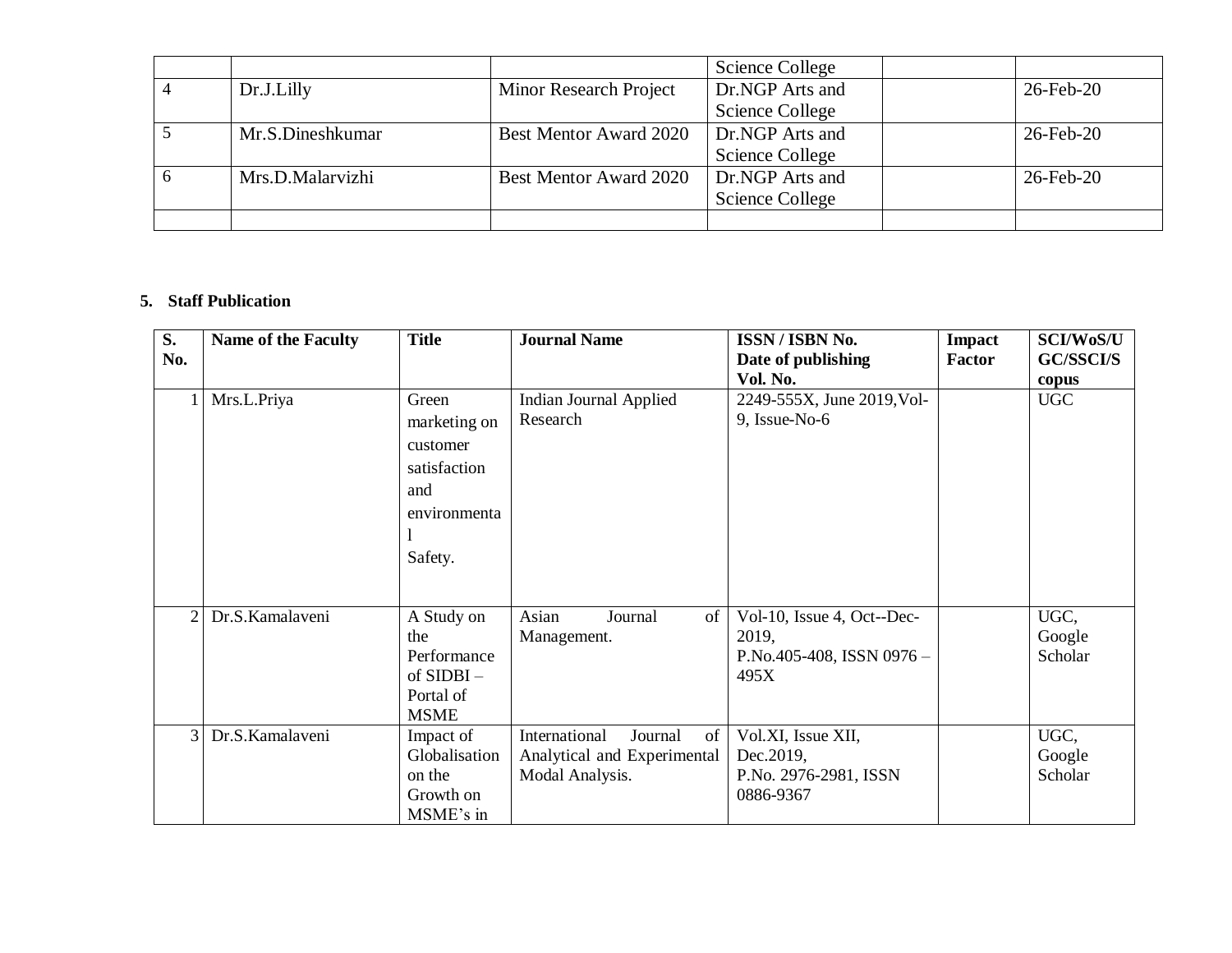|                     | India                                                                              |                                                 |                                                                    |                           |
|---------------------|------------------------------------------------------------------------------------|-------------------------------------------------|--------------------------------------------------------------------|---------------------------|
| Dr.S.Kamalayeni     | A Study on<br>Lending<br>Performance<br>of SIDBI                                   | Journal of Interdisciplinary<br>Cycle Research. | Vol.XI, Issue XII, Dec-<br>2019, P-No.1693-1699,<br>ISSN 0022-1945 | UGC,<br>Google<br>Scholar |
| 5 Dr. S. Kamalayeni | A Study on<br>Cardamom<br>Production<br>and Exports :<br>Queen of<br><b>Spices</b> | International Journal of<br>Applied Research,   | Vol- 5, Issue 10, Oct-2019,<br>P.No.225-228, ISSN 2394-<br>7500    | UGC,<br>Google<br>Scholar |

## **6. Research Funding**

| S. No. | <b>Name of the Faculty</b> | Name of the project / scheme        | <b>Sanction No. and</b><br>Date                             | <b>Funding body</b> | Amount   |
|--------|----------------------------|-------------------------------------|-------------------------------------------------------------|---------------------|----------|
|        | Dr.J.Lilly                 | <b>ICSSR Minor Research Project</b> | 02/55/2019<br>2020/MN/ICSSR/RP<br>dated 31<br>October, 2019 | <b>ICSSR</b>        | 3,50,000 |

#### **7. Students Participation**

| S.<br>No. | Date         | <b>Name of the Students</b> | Event                  | College                                              | <b>Inter Collegiate / Inter</b><br><b>Departmental</b> | <b>Prizes won</b> |
|-----------|--------------|-----------------------------|------------------------|------------------------------------------------------|--------------------------------------------------------|-------------------|
|           | $26$ -Jun-19 | Subash.D                    | Short Film             | DR. N.G.P Arts and<br>science college,<br>Coimbatore | Inter Departmental                                     |                   |
| 2         | 09-Aug-19    | PAVITHRA.M                  | Poster<br>Presentation | DR. N.G.P Arts and<br>science college,               | Inter Departmental                                     |                   |